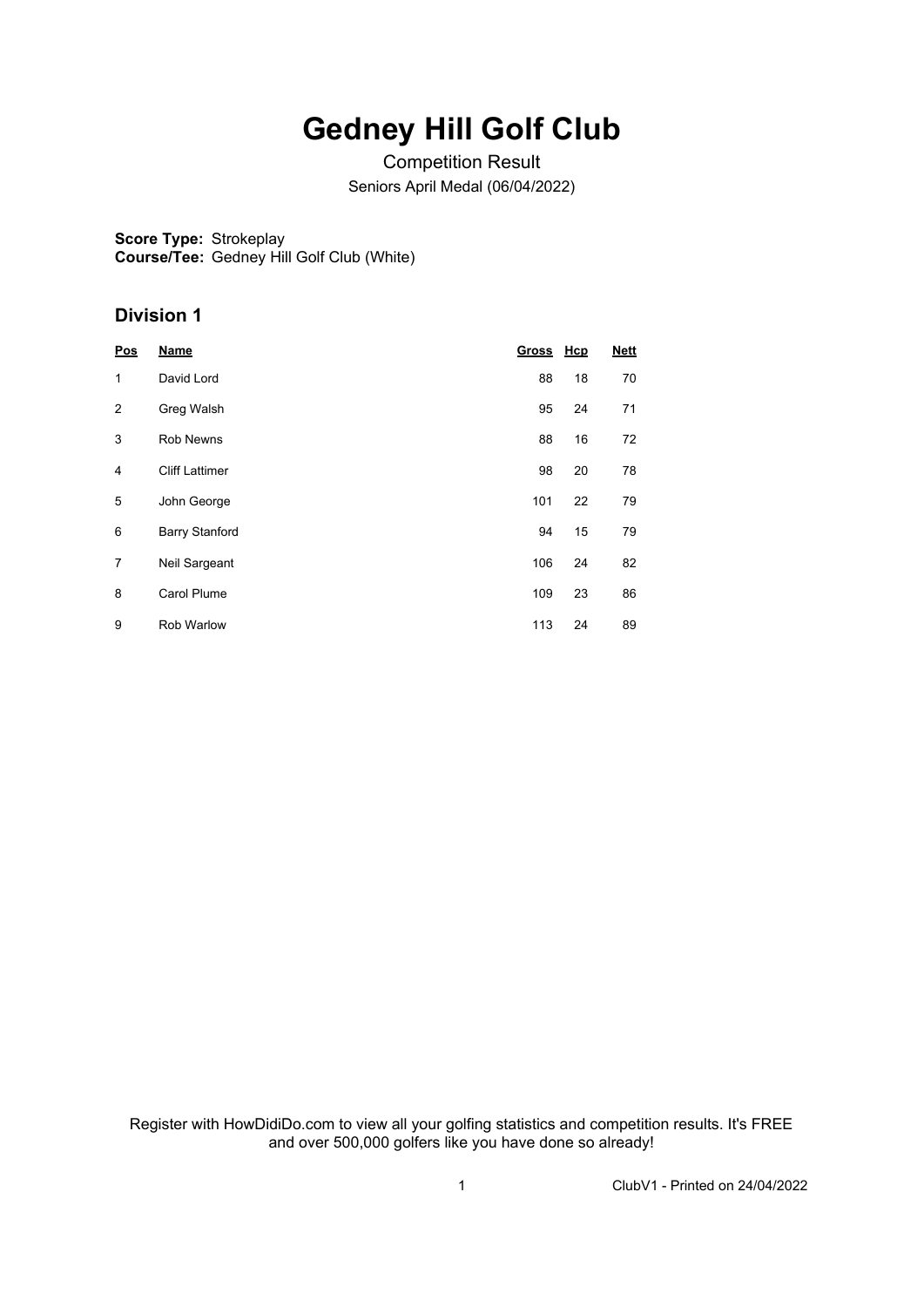**Score Type: Course/Tee:** Strokeplay Gedney Hill Golf Club (White)

#### **Division 2**

| Pos            | <b>Name</b>                | Gross Hcp |    | <b>Nett</b> |
|----------------|----------------------------|-----------|----|-------------|
| 1              | Raffaele Ragosa            | 103       | 27 | 76          |
| $\overline{2}$ | <b>Tom Penning</b>         | 105       | 29 | 76          |
| 3              | John Venters               | 108       | 29 | 79          |
| 4              | <b>Christopher Burgess</b> | 106       | 25 | 81          |
| 5              | Roy Bennett                | 113       | 27 | 86          |
| 6              | Derrick Smith              | 113       | 27 | 86          |
| 7              | Keith Lawrence             | 121       | 29 | 92          |
| 8              | Pete Orbine                | 120       | 27 | 93          |
| 9              | John Woodhead              | 123       | 27 | 96          |

Register with HowDidiDo.com to view all your golfing statistics and competition results. It's FREE and over 500,000 golfers like you have done so already!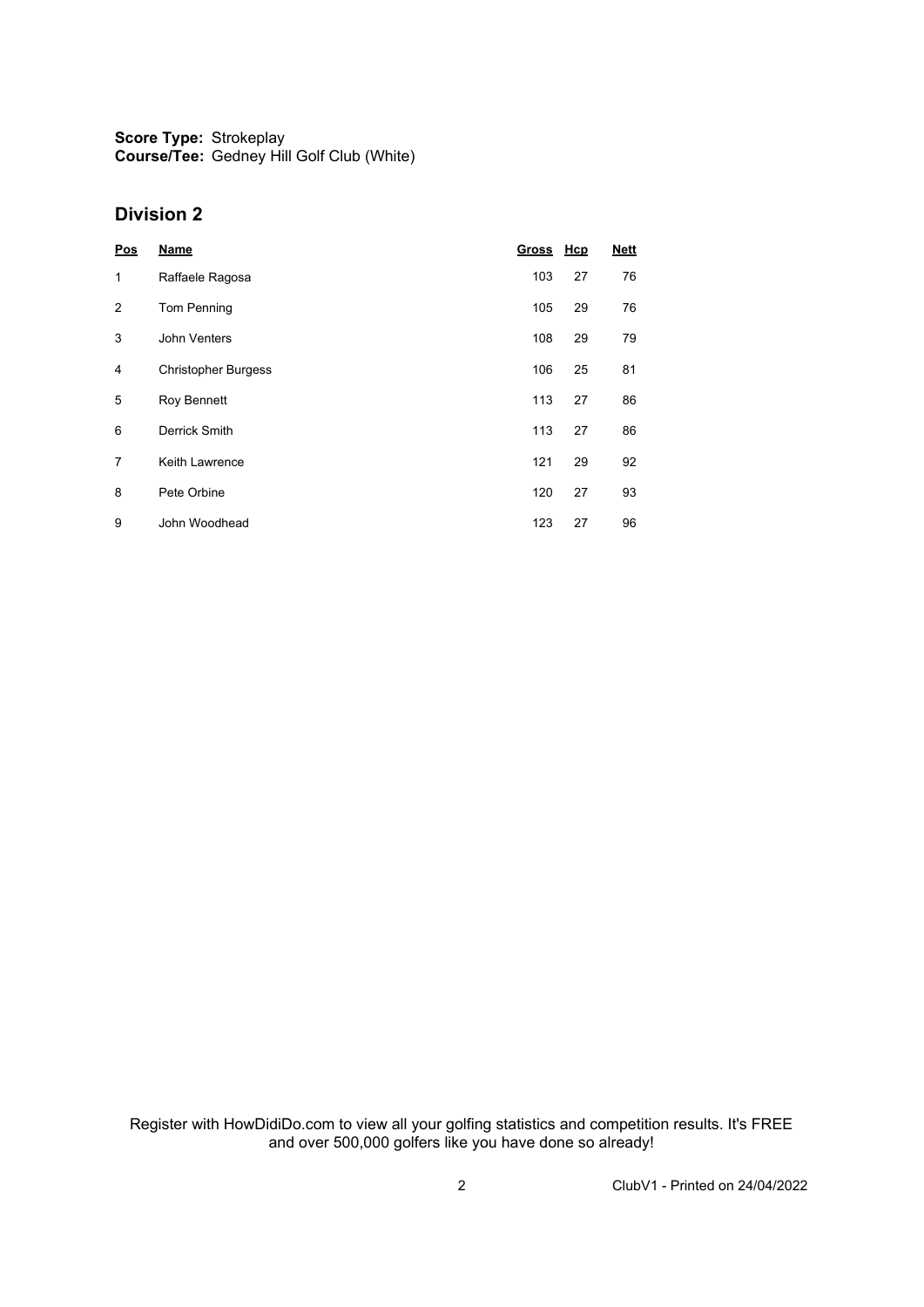**Score Type:** Strokeplay **Course/Tee:** Gedney Hill Golf Club (White)

#### **Division 3**

| Pos | <b>Name</b>       | Gross Hcp |    | <b>Nett</b> |
|-----|-------------------|-----------|----|-------------|
| 1   | Pete Brown        | 114       | 39 | 75          |
| 2   | Len Kempster      | 109       | 30 | 79          |
| 3   | Derek Chamberlain | 114       | 30 | 84          |
| 4   | Nigel King        | 128       | 39 | 89          |
| 5   | Paul Wood         | 124       | 34 | 90          |
| 6   | Carl Claxton      | 129       | 30 | 99          |

Register with HowDidiDo.com to view all your golfing statistics and competition results. It's FREE and over 500,000 golfers like you have done so already!